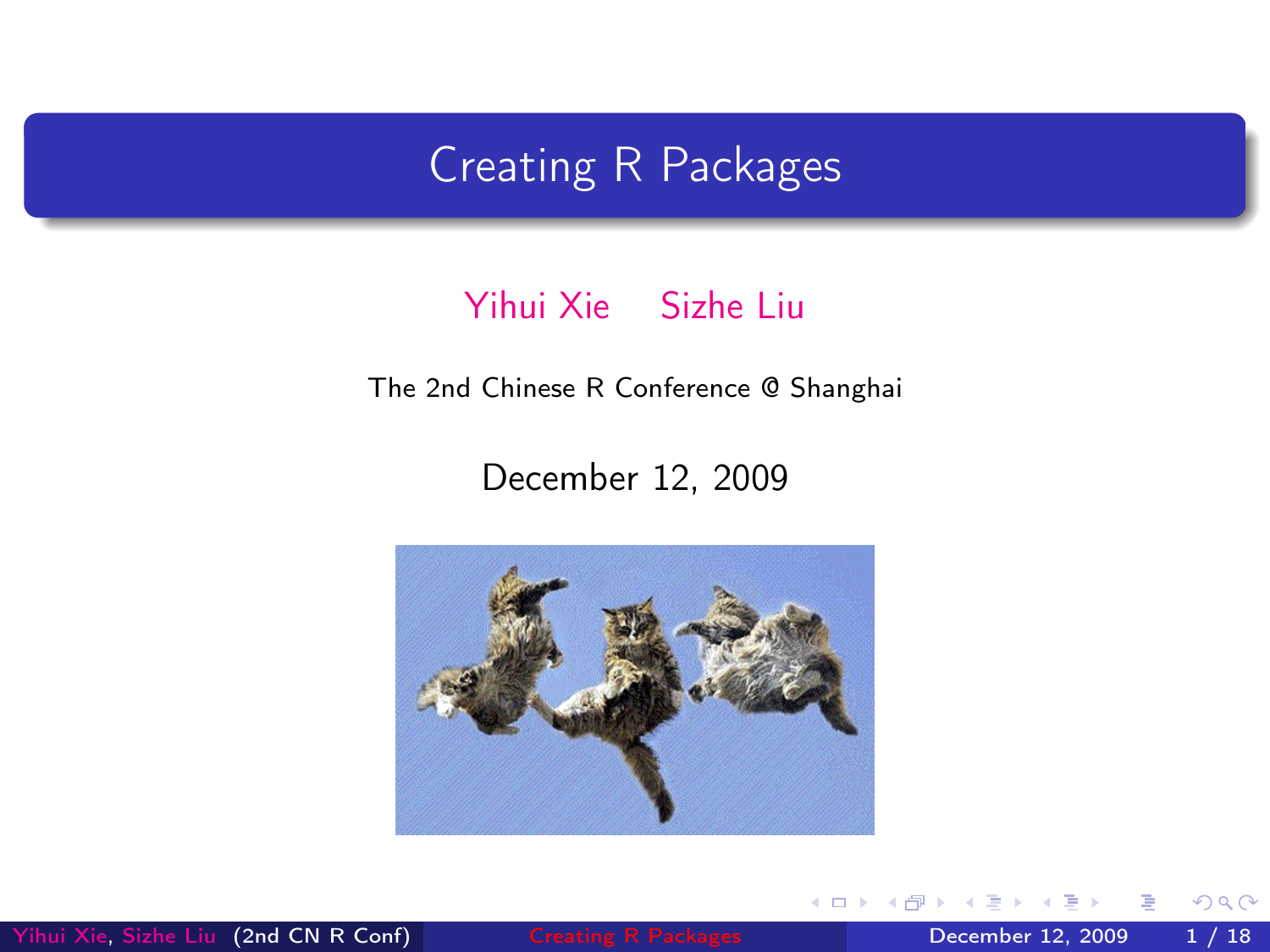- [Building and Checking Packages](#page-5-0)
- [R Documentation and Vignettes](#page-8-0)
- [Using C and Fortran Code](#page-14-0)
- [CRAN and R-Forge](#page-17-0)

4 D F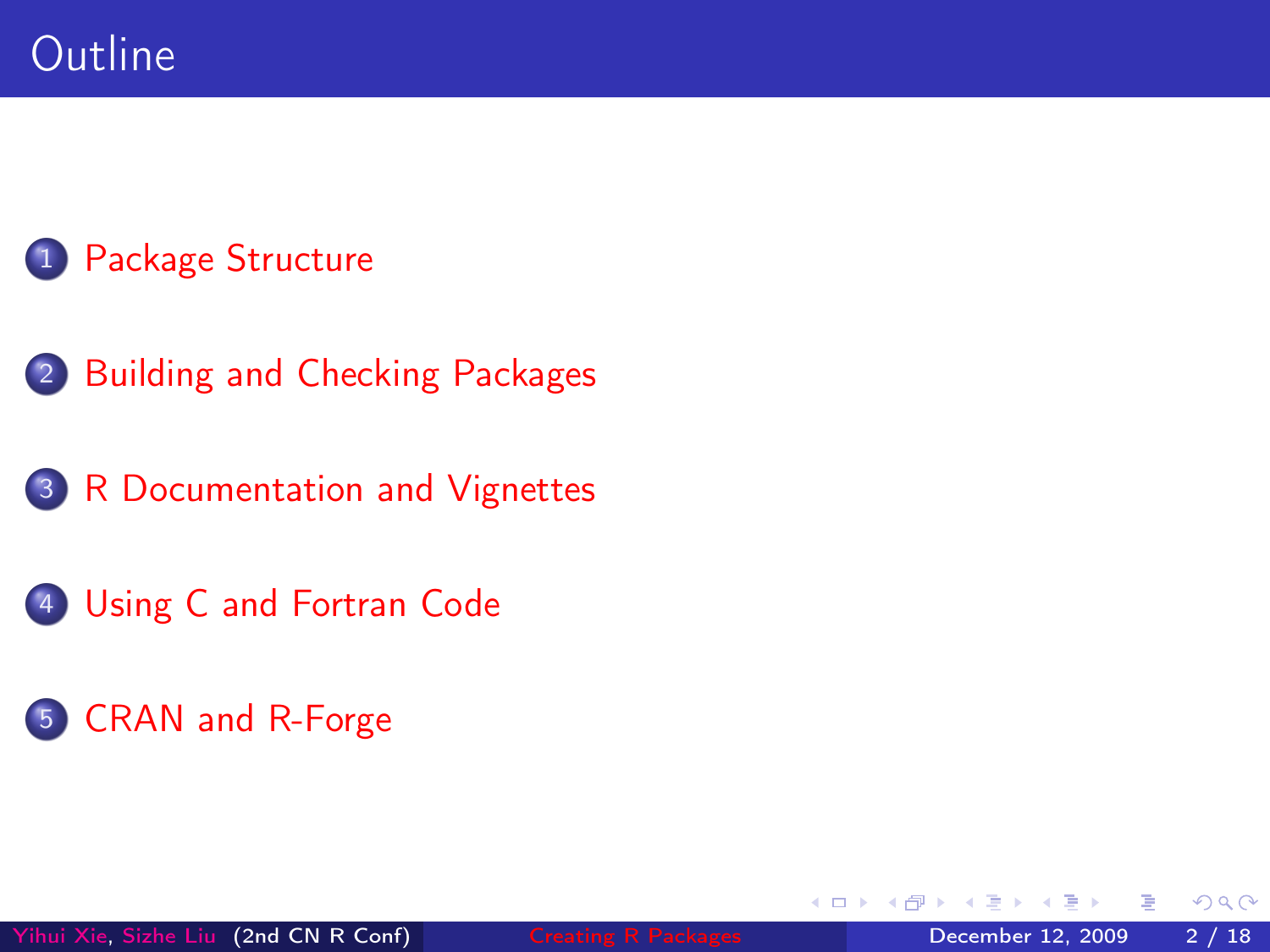- a source package contains source code for functions (and data) and documentations
- with functions already defined in the current workspace, just start from package.skeleton()

```
package.skeleton(name = "anRpackage", list,
                    environment = .GlobalEnv, path = ".force = FALSE, namespace = FALSE,
                    code_files = character())
```
<span id="page-2-0"></span>typically a file DESCRIPTION and two subdirectories R and man will be automatically created; modify them as you wish, and...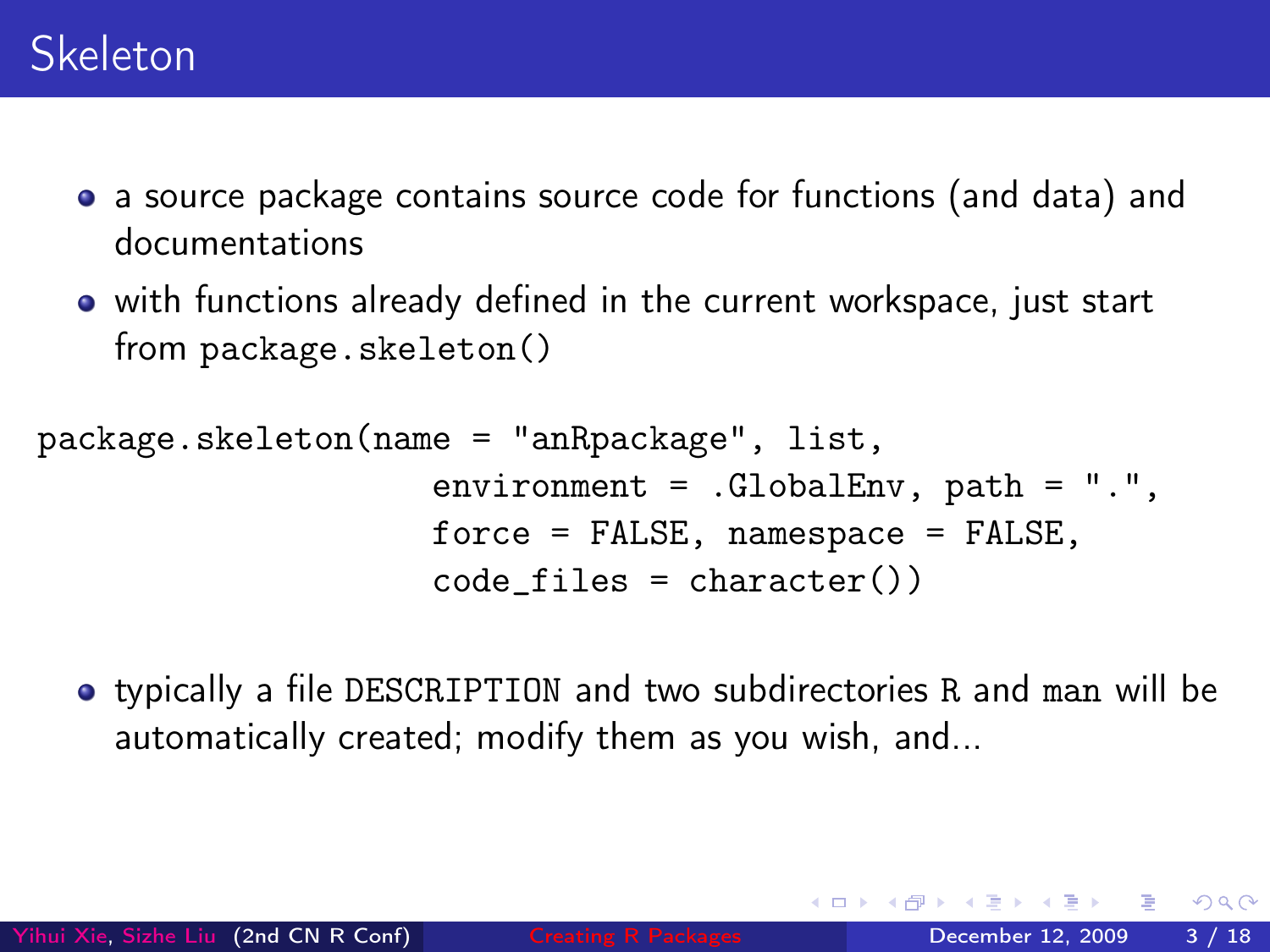- a source package contains source code for functions (and data) and documentations
- with functions already defined in the current workspace, just start from package.skeleton()

```
package.skeleton(name = "anRpackage", list,
                    environment = .GlobalEnv, path = ".force = FALSE, namespace = FALSE,
                    code_files = character())
```
- typically a file DESCRIPTION and two subdirectories R and man will be automatically created; modify them as you wish, and...
- we are done! what?! the talk is over!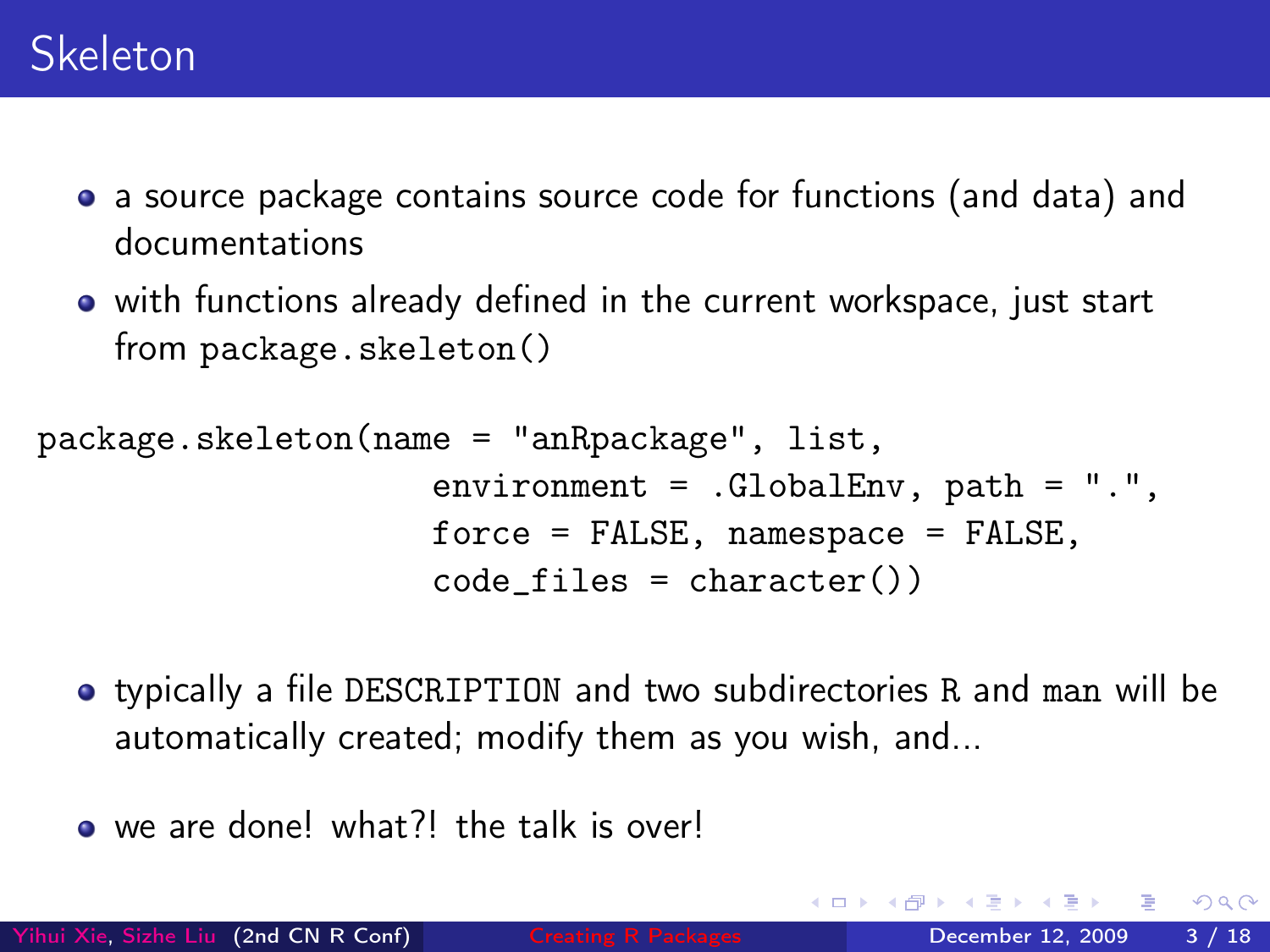- **o** data: for datasets (\*.rda if use package.skeleton, other formats are allowed, cf man R-exts p9)
- $\bullet$  demo: for demos  $(*.r.$  can be run via demo())
- $\bullet$  src: source code written in C, C++, Fortran
- **•** inst: will be copied to the root directory of the package when building and installing the package (useful for non-standard files and directories, e.g. a news file NEWS, a vignette directory doc)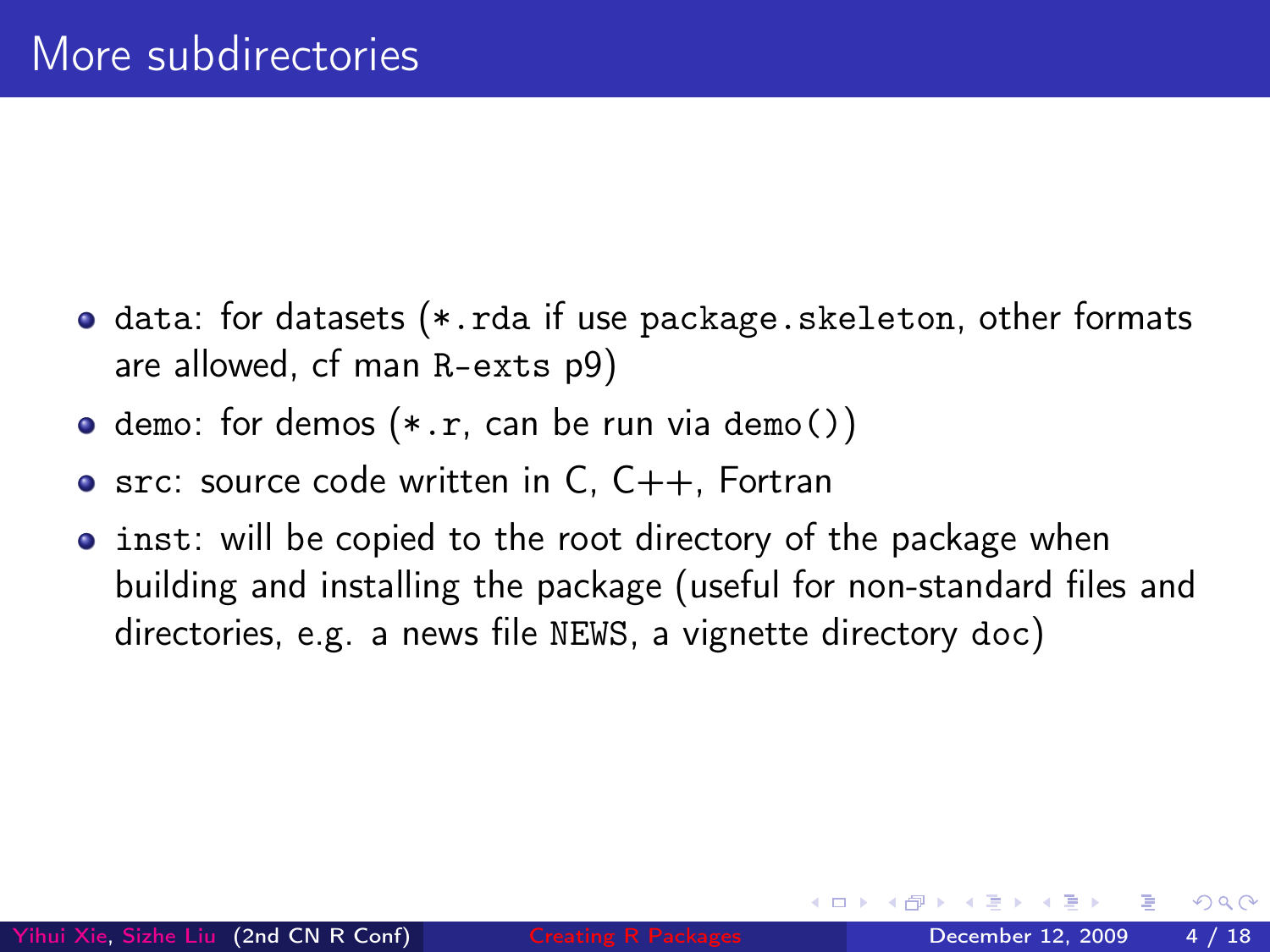- 2 [Building and Checking Packages](#page-5-0)
- [R Documentation and Vignettes](#page-8-0)
- [Using C and Fortran Code](#page-14-0)
- 5 [CRAN and R-Forge](#page-17-0)

<span id="page-5-0"></span>4 D F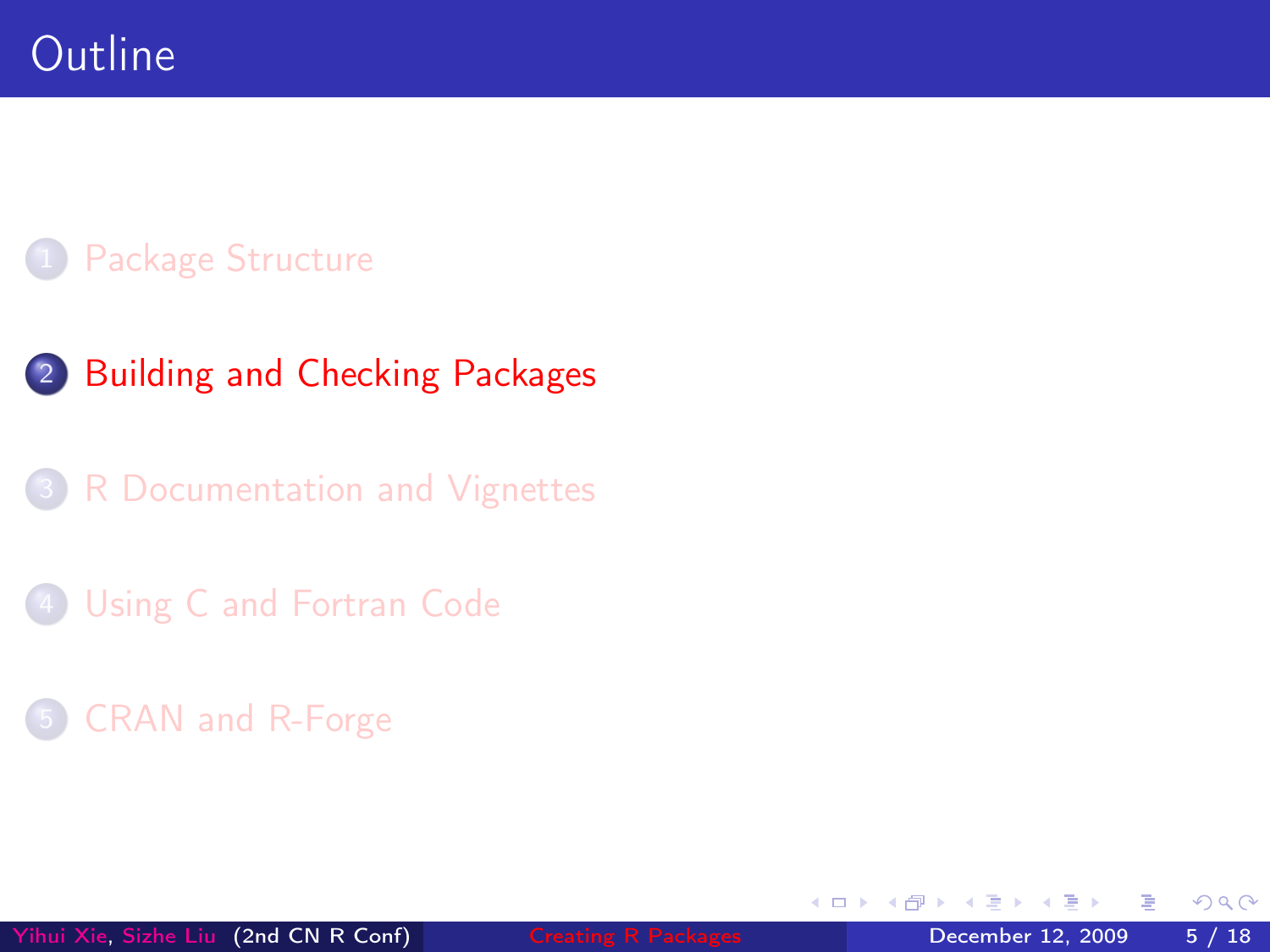#### **B.** CMD build *YourPKG*

- package your files into a YourPKG\_\*.\*-\*.tar.gz file (check possible errors, remove unneeded files and compress the files)
- R CMD build --binary YouPKG: build a binary package (compile the code under src into dll's and vignettes under inst/doc/ to PDF's, copy all files under inst to the root directory, add md5sum, etc)
- you can install the binary package and use it as an add-on package (in fact, can R CMD INSTALL YourPKG, i.e. install from source)
- **e** R CMD check *YourPKG* 
	- check for possible problems in the code and documentation
	- this is an important step before submitting your package to CRAN! make sure your package can pass R CMD check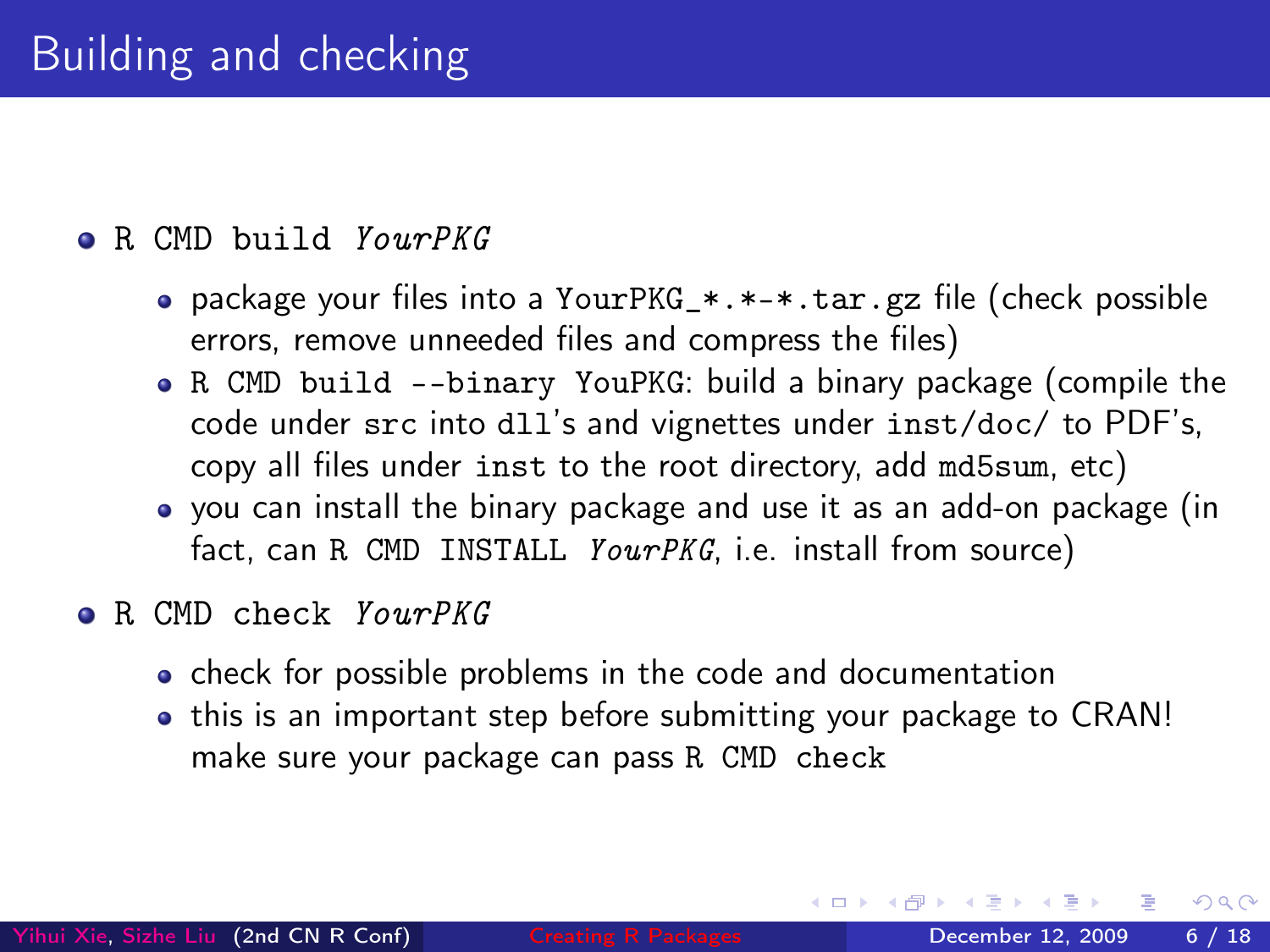#### • Linux and Mac users

- usually no additional tools needed (my vague memory: install r-core-dev under Ubuntu)
- open a terminal and type R CMD build there

• Windoze users

- $\bullet$  must install Rtools<sup>1</sup> which is a collection of GNU utilities and libraries required for building R packages (e.g. gcc, tar)
- need LATFX if you want to build help pages into a PDF document
- important step: make sure the directories of these utilities are in the environment variable PATH! (so that these commands can be executed without specifying the directories, e.g. if the bin directory of R is not in PATH, you need type "C:\Programe Files\R\bin\R.exe" in the cmd window to run R)

1 <http://www.murdoch-sutherland.com/Rtools/>

[Yihui Xie,](http://yihui.name) [Sizhe Liu](http://www.bjt.name) (2nd CN R Conf) [Creating R Packages](#page-0-0) December 12, 2009 7 / 18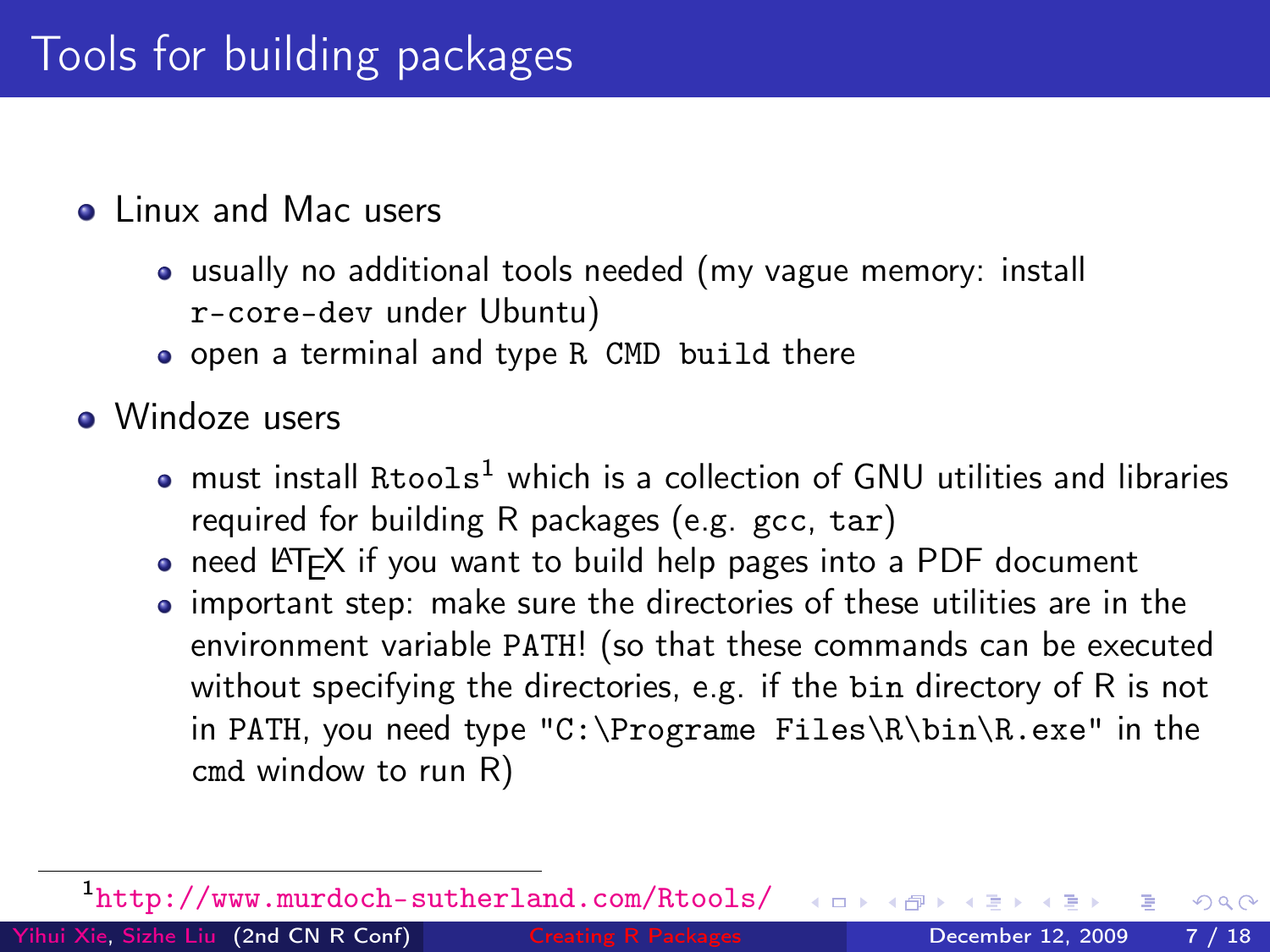- **[Building and Checking Packages](#page-5-0)**
- 3 [R Documentation and Vignettes](#page-8-0)
- [Using C and Fortran Code](#page-14-0)

### 5 [CRAN and R-Forge](#page-17-0)

4 D F

<span id="page-8-0"></span> $QQ$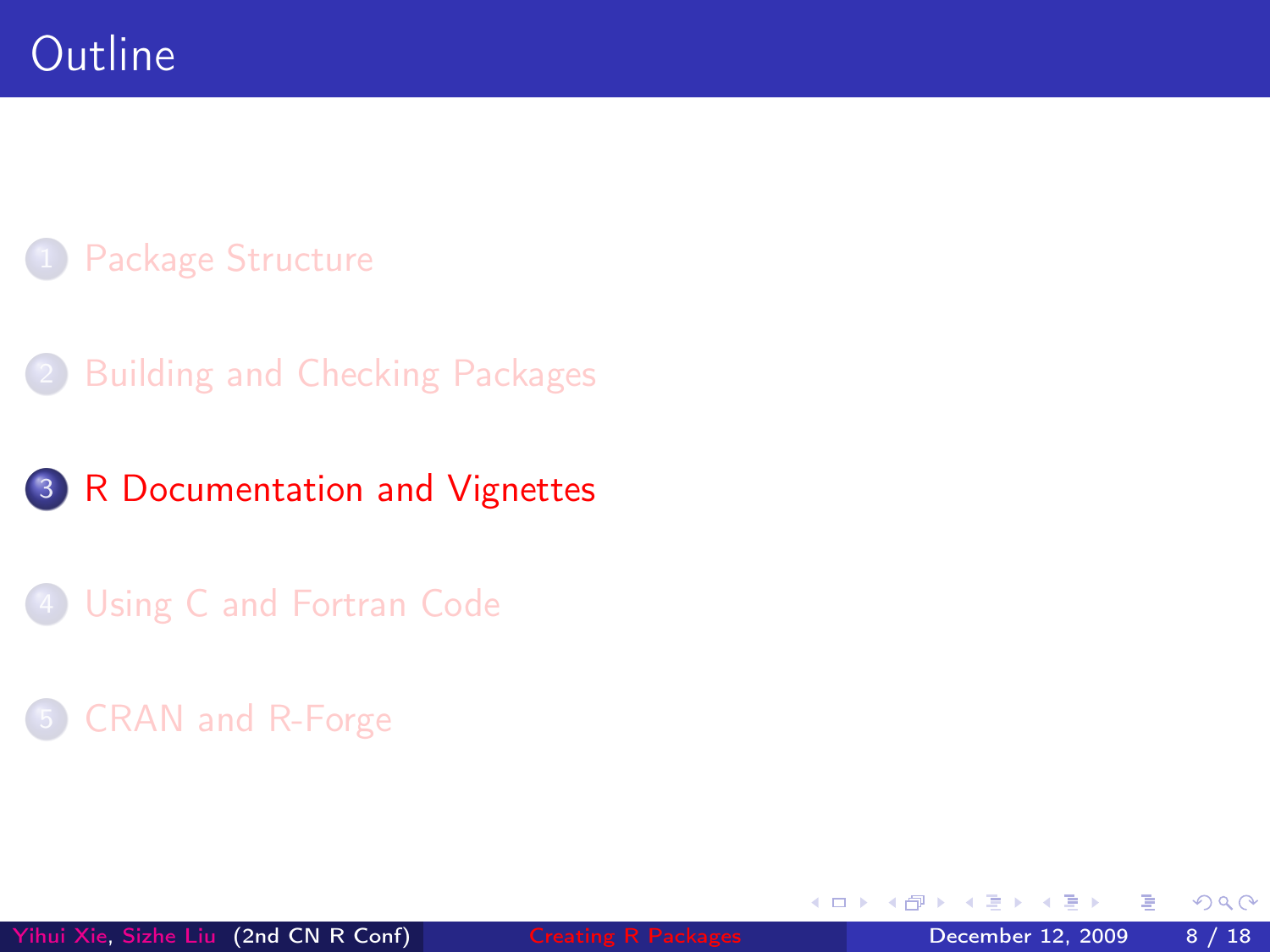#### Theorem 1

Nobody bothers to read software documentation, no matter how many times you tell them to RTFM.

∢⊡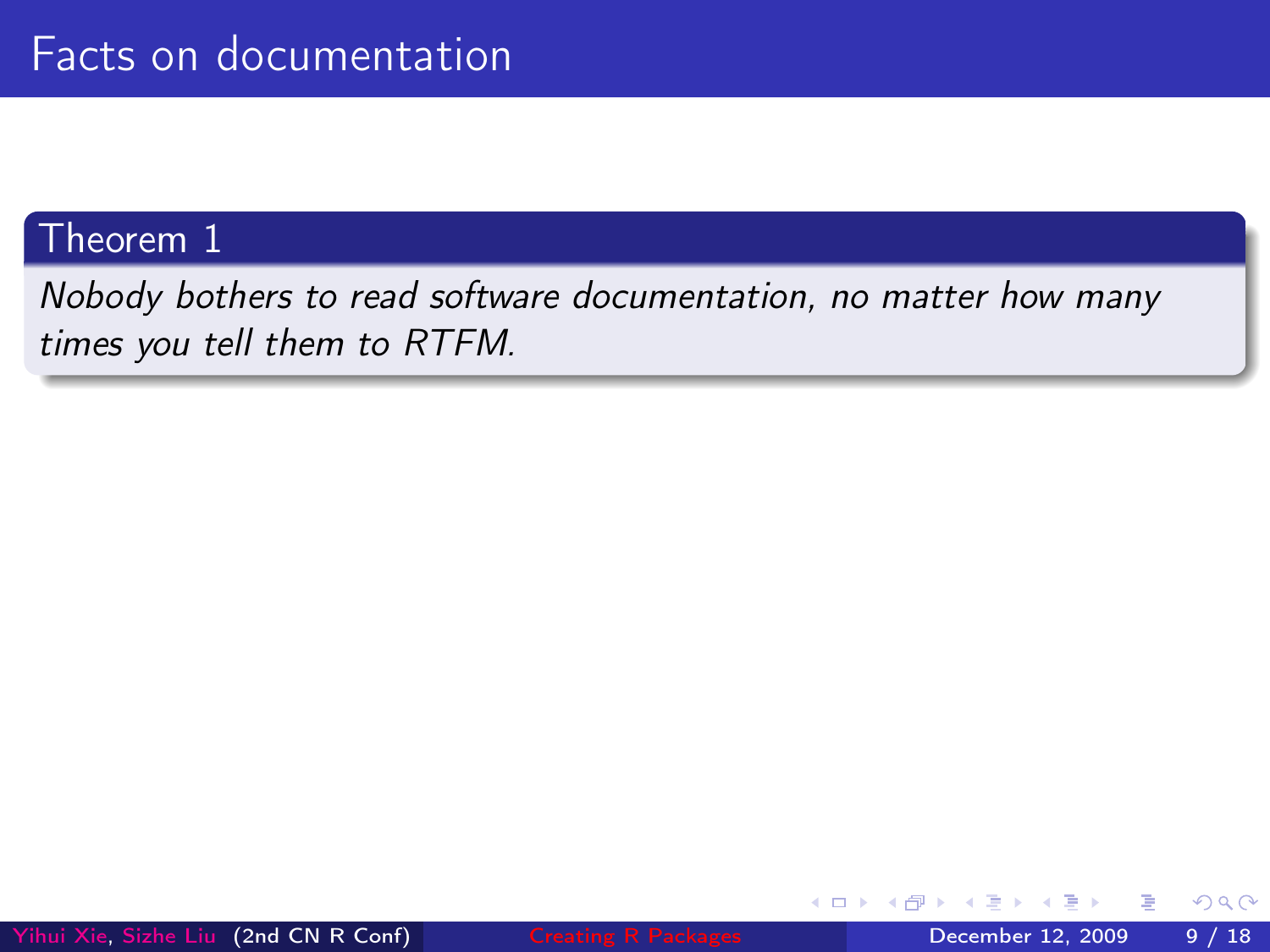#### Theorem 1

Nobody bothers to read software documentation, no matter how many times you tell them to RTFM.

### Theorem 2

Authors think there are two types of users: either too smart so that they do not need documentation, or too stupid to understand anything in the documentation.

つひひ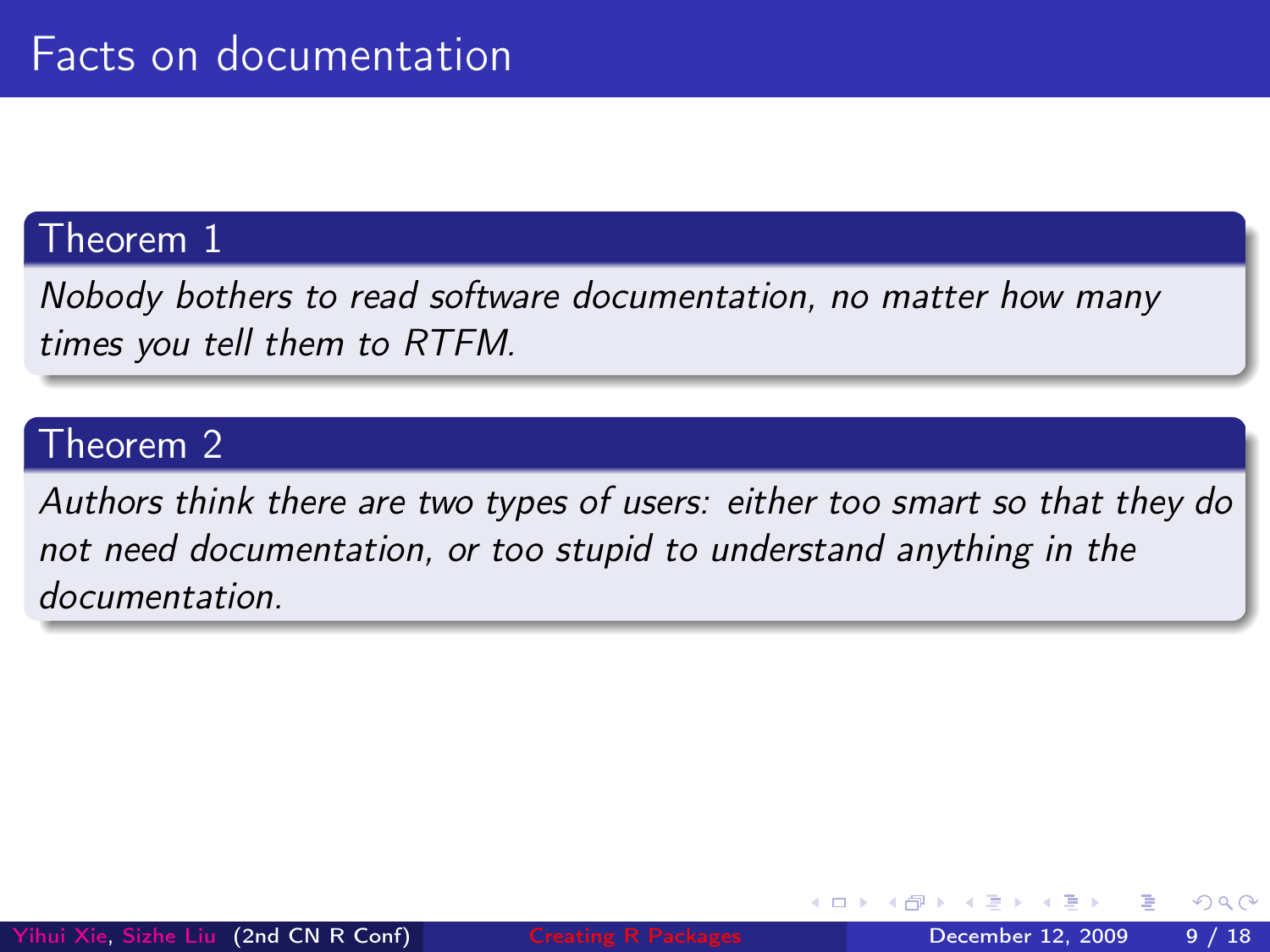#### Theorem 1

Nobody bothers to read software documentation, no matter how many times you tell them to RTFM.

### Theorem 2

Authors think there are two types of users: either too smart so that they do not need documentation, or too stupid to understand anything in the documentation.

#### Theorem 3

But users think there is only one type of authors: **stupid** authors.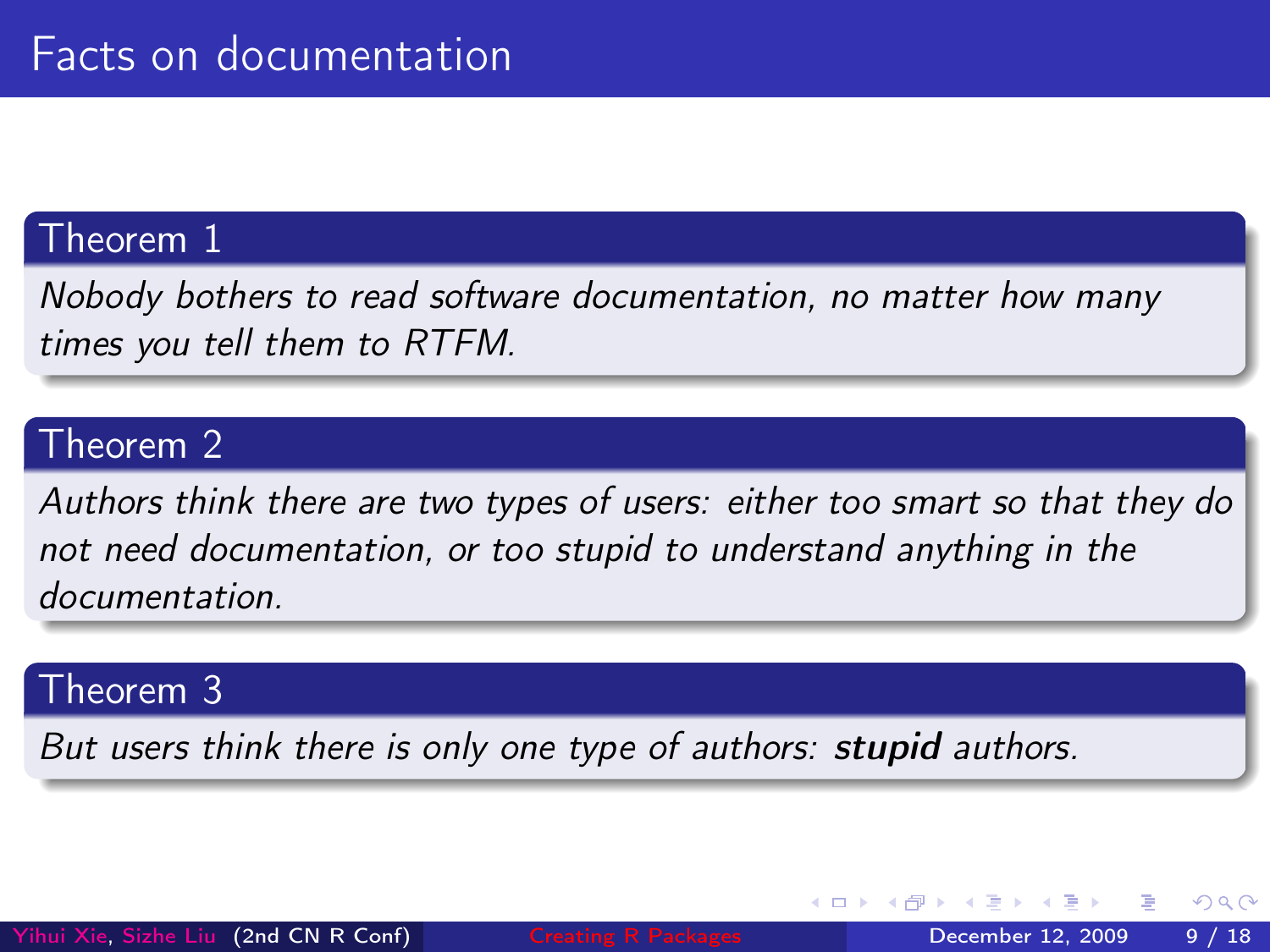- personal feeling: writing R code is much easier than writing documentation!!
- open the \*.Rd files and begin the "battle" with your users (think carefully what to write there and how)
- a documentation file consists of several sections, e.g.  $\tilde{}$  \title{}, \description{}, \usage{}
- you can mark up your texts, e.g.  $\emptyset$ ,  $\boldsymbol{\{\}, \bar{\} \}$
- can use lists, tables and math formulae in  $\eqref{}$  and  $\deg_{1}$  (all like  $\langle \text{ATF} \times \text{syntax} \rangle$
- $\bullet$  since R 2.10.0, can also insert Sweave-like macro \Sexpr{} to generate dynamic help pages! (figures still not supported)
- personal experience: the example section is the most important (nobody is patient enough to read your long long description)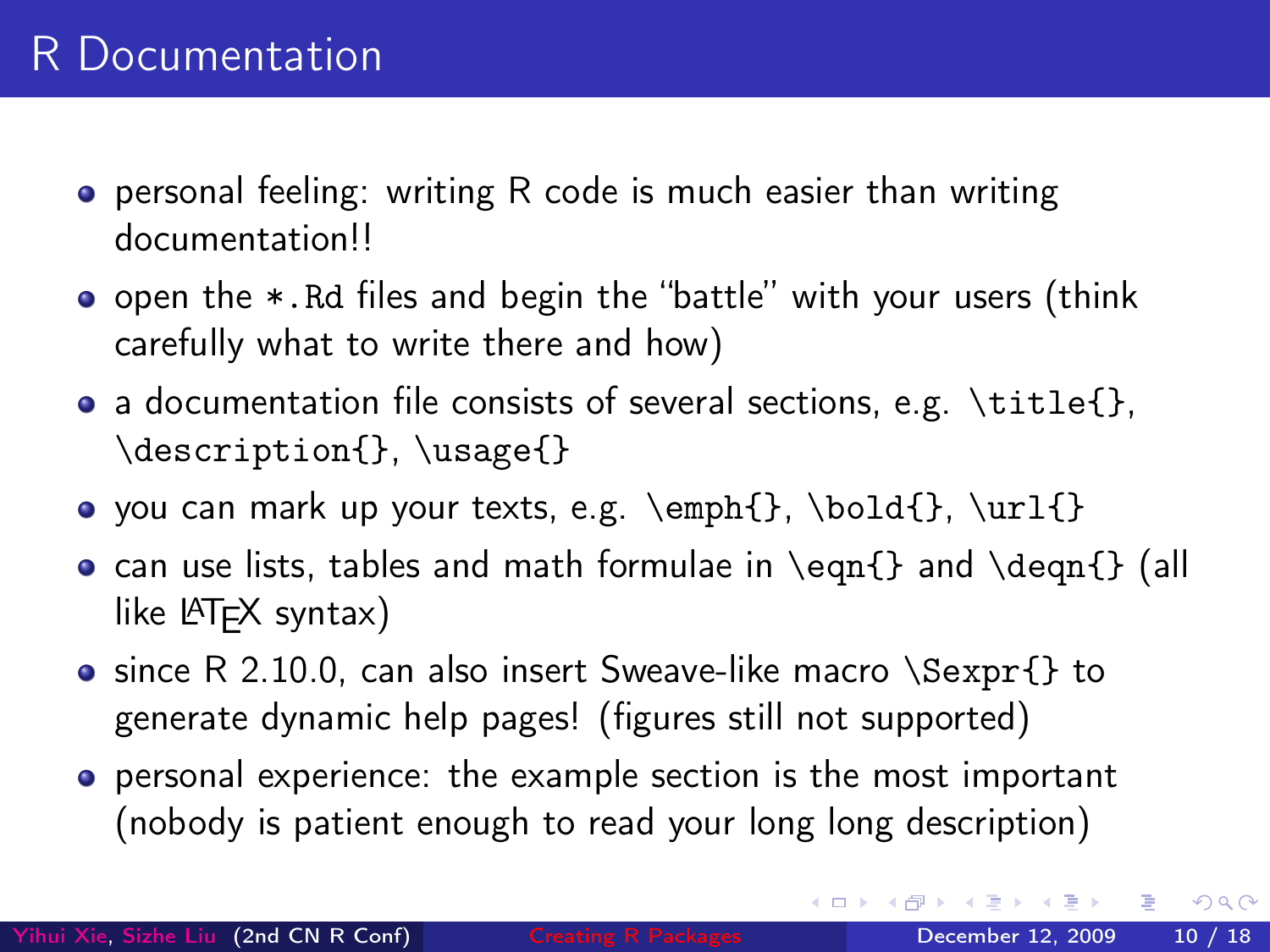- a formal or informal paper describing your package
- you can directly put a PDF document under inst/doc/ as a vignette
- or put a Sweave (Leisch, 2002) document (\*.Rnw) there, and R will compile it using R CMD Sweave
- you may refer to the quantreg package by Koenker (2009) as an example

つひひ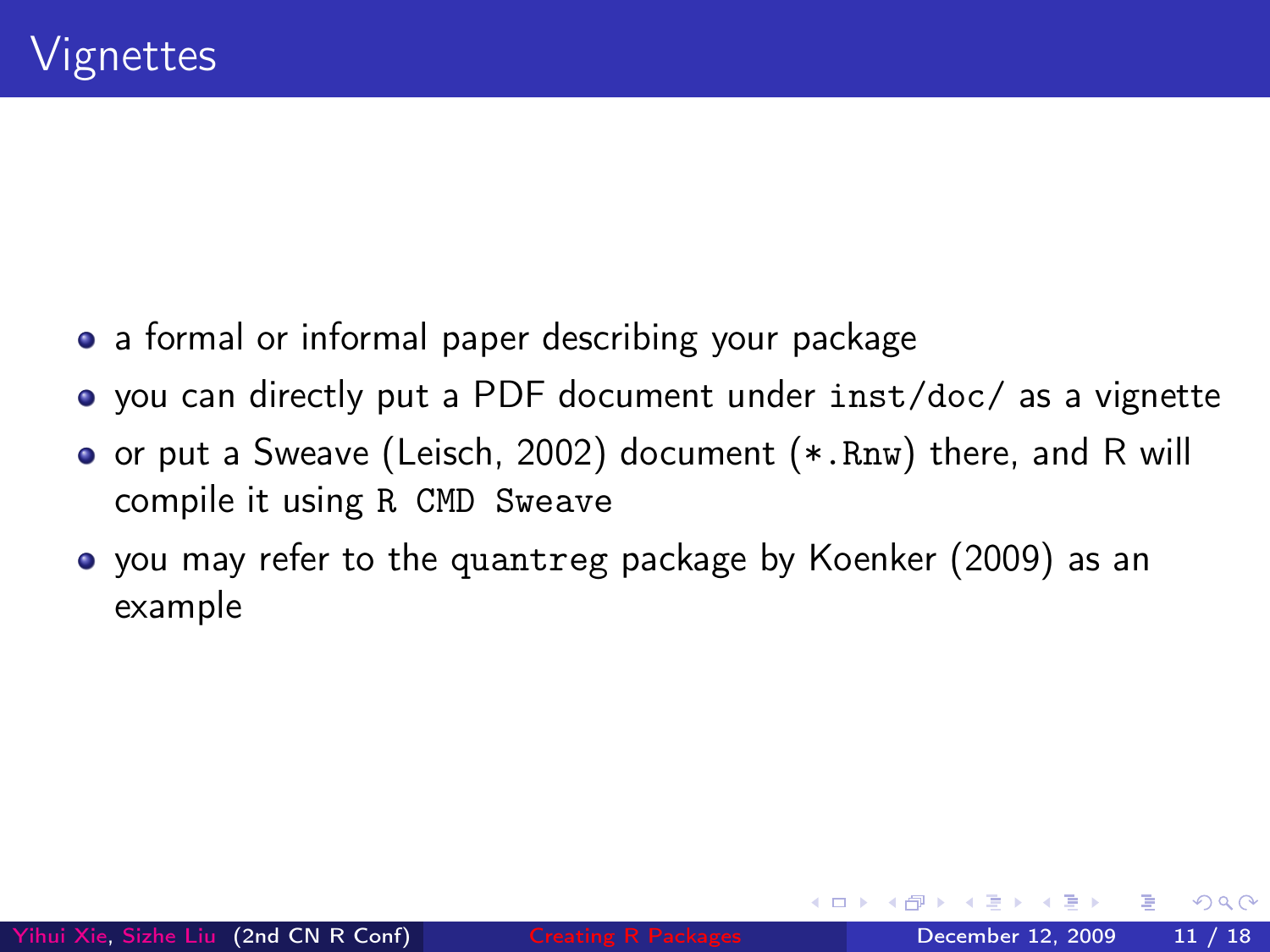- [Building and Checking Packages](#page-5-0)
- [R Documentation and Vignettes](#page-8-0)
- 4 [Using C and Fortran Code](#page-14-0)

### 5 [CRAN and R-Forge](#page-17-0)

<span id="page-14-0"></span>4 D F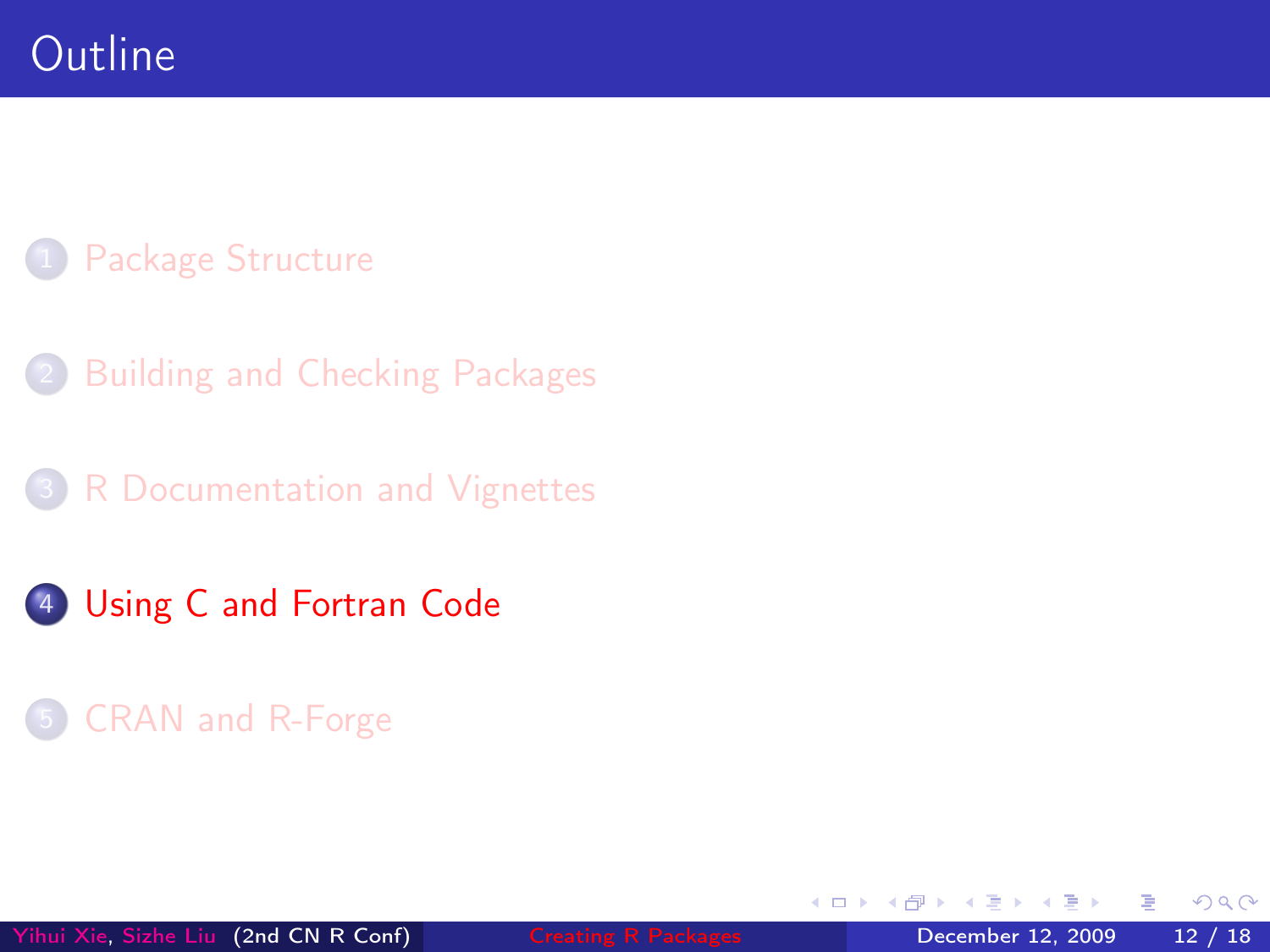- **•** people complaining R is slow may consider C or Fortran
- you can either put them under src or use R CMD SHLIB to compile them into dll's and call the functions in R with .C/.Fortran interface
- a simple example here: reverse a numeric vector

```
Listing 1: Reverse a vector
void reverse (double * a, int * n a, double * b)
{
    int i:
    for (i = 0; i < *na; i++)b[i] = a[*na - i - 1];}
```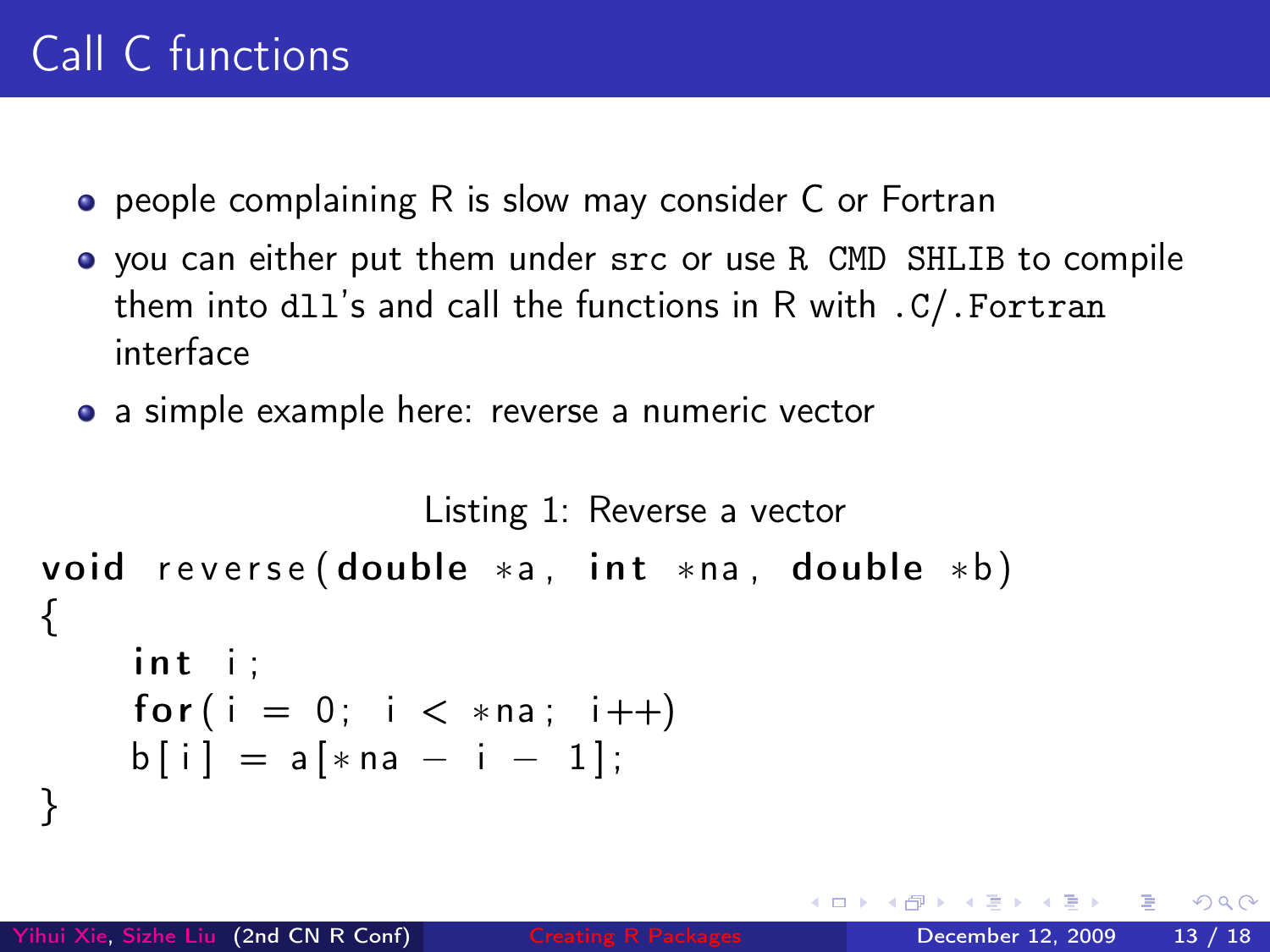- **ImageMagick and SWF Tools are mainly written in C**
- I want to extract the single command convert out of ImageMagick
- and png2swf, jpeg2swf, pdf2swf out of SWF Tools
- so that we can use convert and \*2swf directly in R, otherwise users have to install additional software (for Windoze users, they have to set the 'path' variable, which is often confusing to them)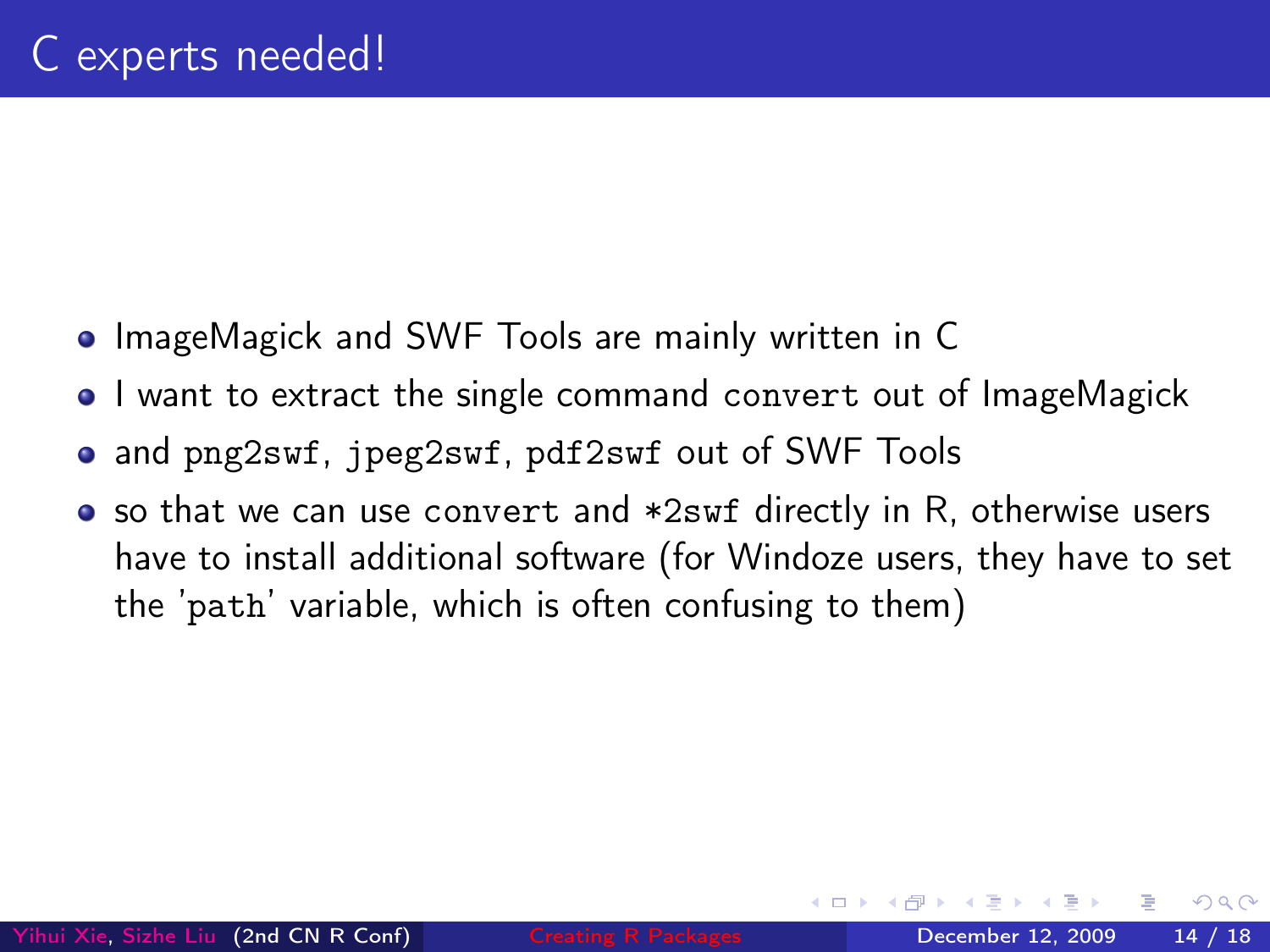- [Building and Checking Packages](#page-5-0)
- [R Documentation and Vignettes](#page-8-0)
- [Using C and Fortran Code](#page-14-0)

## 5 [CRAN and R-Forge](#page-17-0)

4 D F

<span id="page-17-0"></span> $QQ$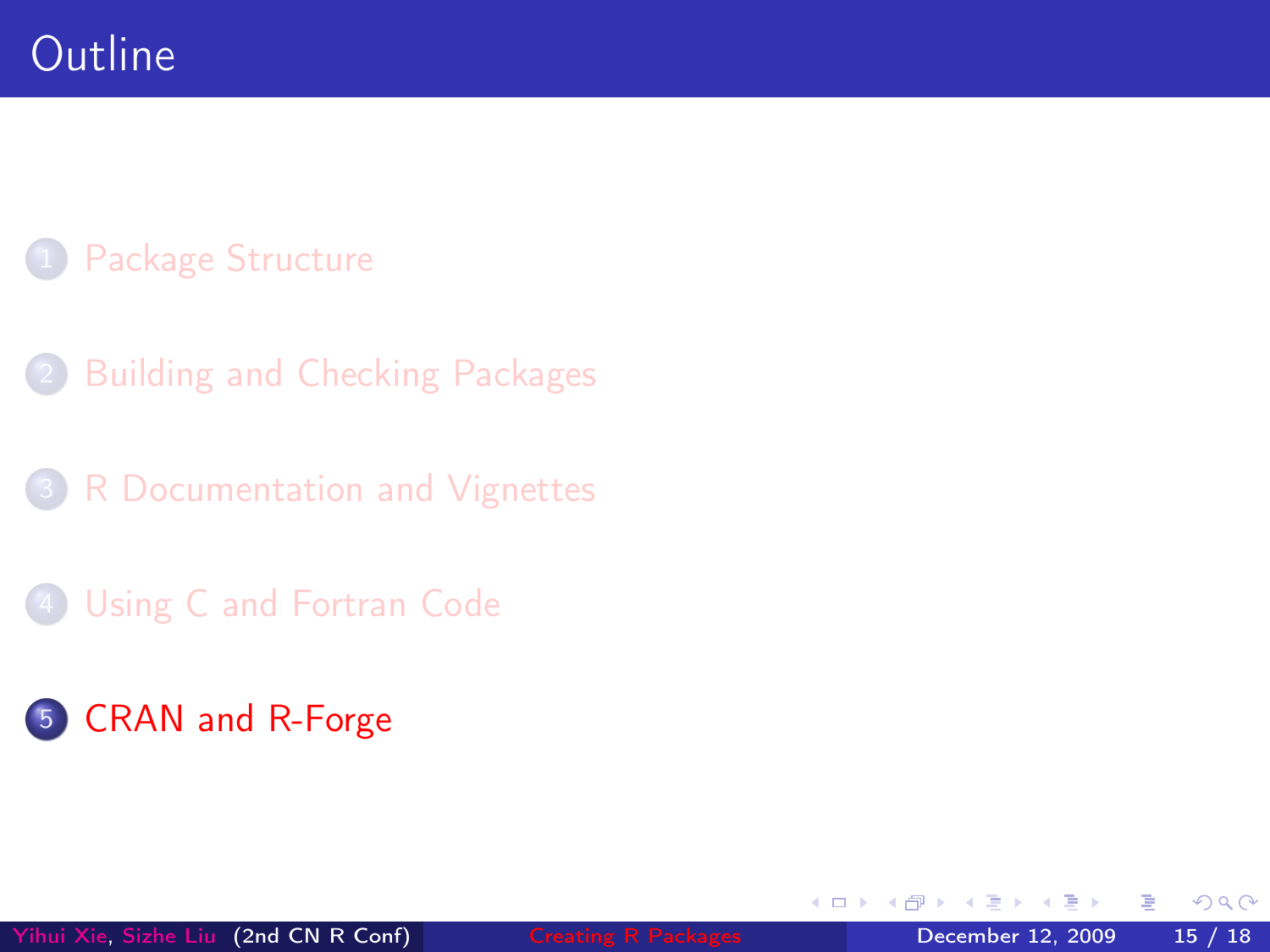- CRAN is a place to store R code, packages and documentations with mirrors worldwide (including ISU)
- we can submit our source packages to CRAN via FTP (<ftp://cran.r-project.org/incoming>) and send email to [cran@r-project.org](mailto:cran@r-project.org) to notify CRAN masters
- $\bullet$  or a more convenient way for developing R packages R-Forge: <http://r-forge.r-project.org>
	- register for an account
	- $\bullet$  then register a new project for your package(s)
	- you will have a whole bunch of tools there: SVN, mailing list, website
	- R-Forge will check and build your packages on a daily basis
	- **e** need to talk about SVN?

つひひ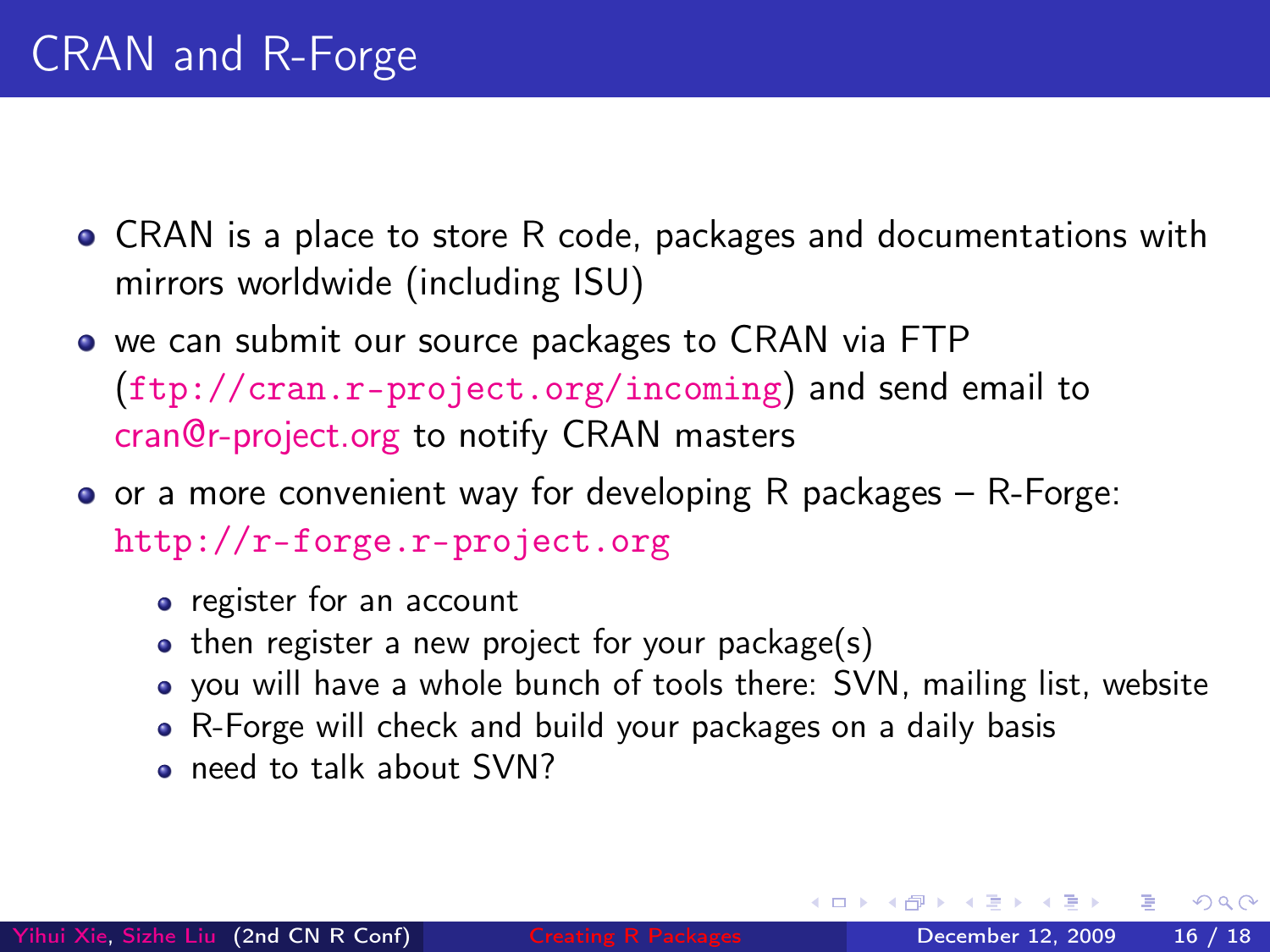- Koenker R (2009). quantreg: Quantile Regression. R package version 4.44, URL <http://CRAN.R-project.org/package=quantreg>.
- Leisch F (2002). "Sweave: Dynamic Generation of Statistical Reports Using Literate Data Analysis." In W Härdle, B Rönz (eds.), "Compstat 2002 — Proceedings in Computational Statistics," pp. 575–580. Physica Verlag, Heidelberg. ISBN 3-7908-1517-9, URL

<http://www.stat.uni-muenchen.de/~leisch/Sweave>.

R Development Core Team (2009). Writing R Extensions. R Foundation for Statistical Computing, Vienna, Austria. ISBN 3-900051-11-9, URL <http://www.R-project.org>.